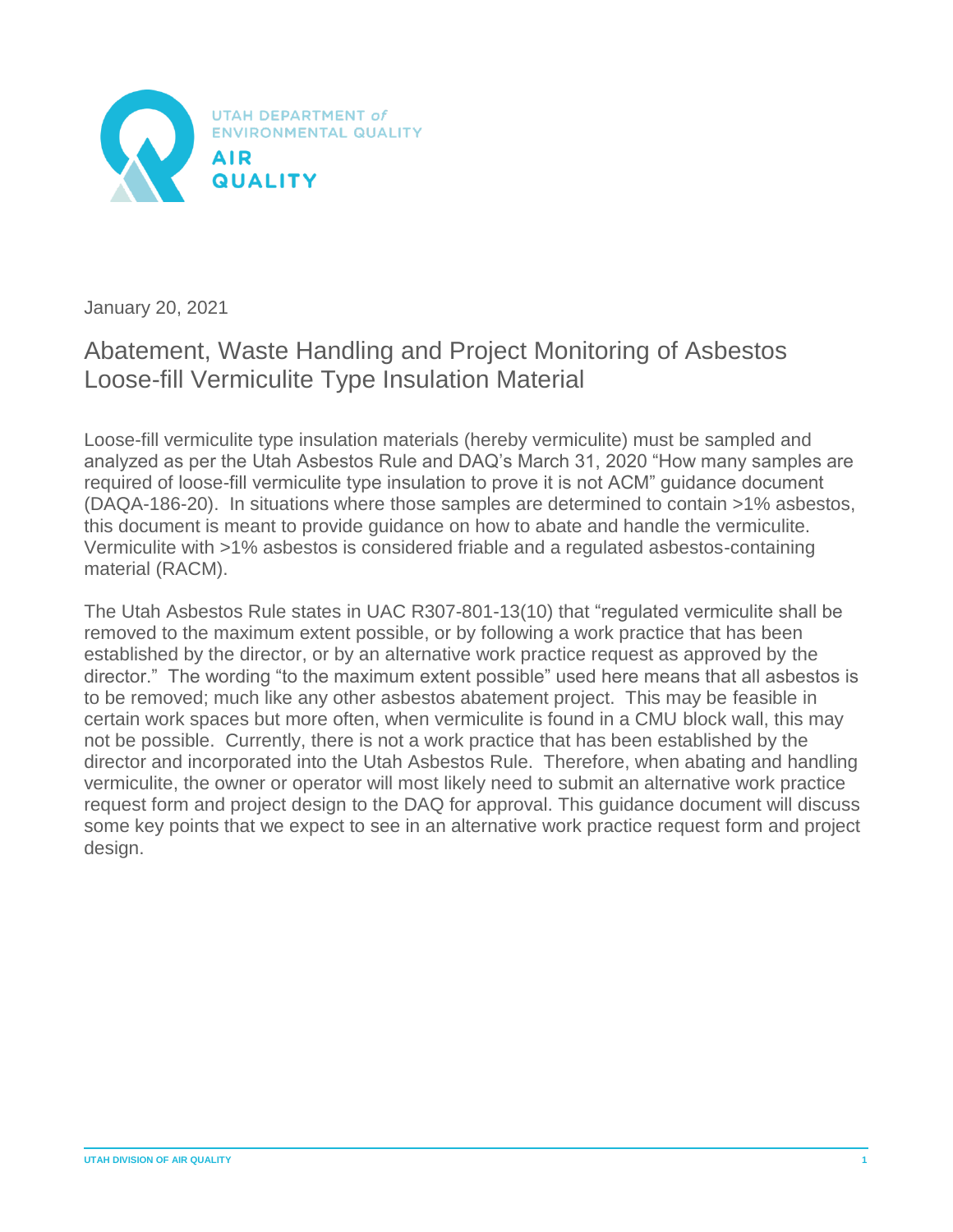## Removal Methods During Abatement

The DAQ will expect to see an alternative work practice request form and project design from a Utah certified project designer that includes specific steps for abatement of the vermiculite in a CMU block wall. The abatement work must be completed by a Utah certified asbestos contractor. It is up to the project designer to determine and describe those steps but please address the following concerns:

- How will the bulk of the vermiculite be removed from the block wall?
- How will the finer pieces of vermiculite be removed from the rough interior of each CMU block?
- How will the contractor ensure that the vermiculite is not stuck on a shelf inside the CMU block wall?
- How will the interior of the cells be decontaminated with either HEPA vacuum or wet methods?
- How will encapsulant be sprayed on the interior of the CMU cells?
- How large of a work area will be established?
- Will the contractor use outside work practices or create a negative pressure enclosure?
- An asbestos abatement/renovation notification form must be submitted to the DAQ prior to the start of the project

#### Waste Handling Methods During Demolition

The DAQ will expect to see an alternative work practice request form and project design from a Utah certified project designer that addresses the following concerns:

- How will the demolition contractor keep the debris wet during the demolition and waste handling procedures?
- How will the demolition contractor prevent visible particulate matter (dust)?
- A Utah certified asbestos inspector or contractor/supervisor is required to be on-site during the demolition to watch for large amounts of residual vermiculite.
- A statement that if large amounts (>NESHAP amounts of 160 square feet or 35 cubic feet) of residual vermiculite are found during the demolition, then the demolition contractor will stop work and a certified asbestos abatement contractor will return to perform additional abatement, decontamination, and encapsulation.
- A statement that all waste with possible residual vermiculite that is leaving the site must be wrapped or covered during transportation to the landfill.
- Where will the waste be disposed of (please remember the waste cannot be reused, recycled, or repurposed)?
- DAQ recommends that you contact the landfill to discuss disposal. A demolition notification form must be submitted to the DAQ prior to the start of the project.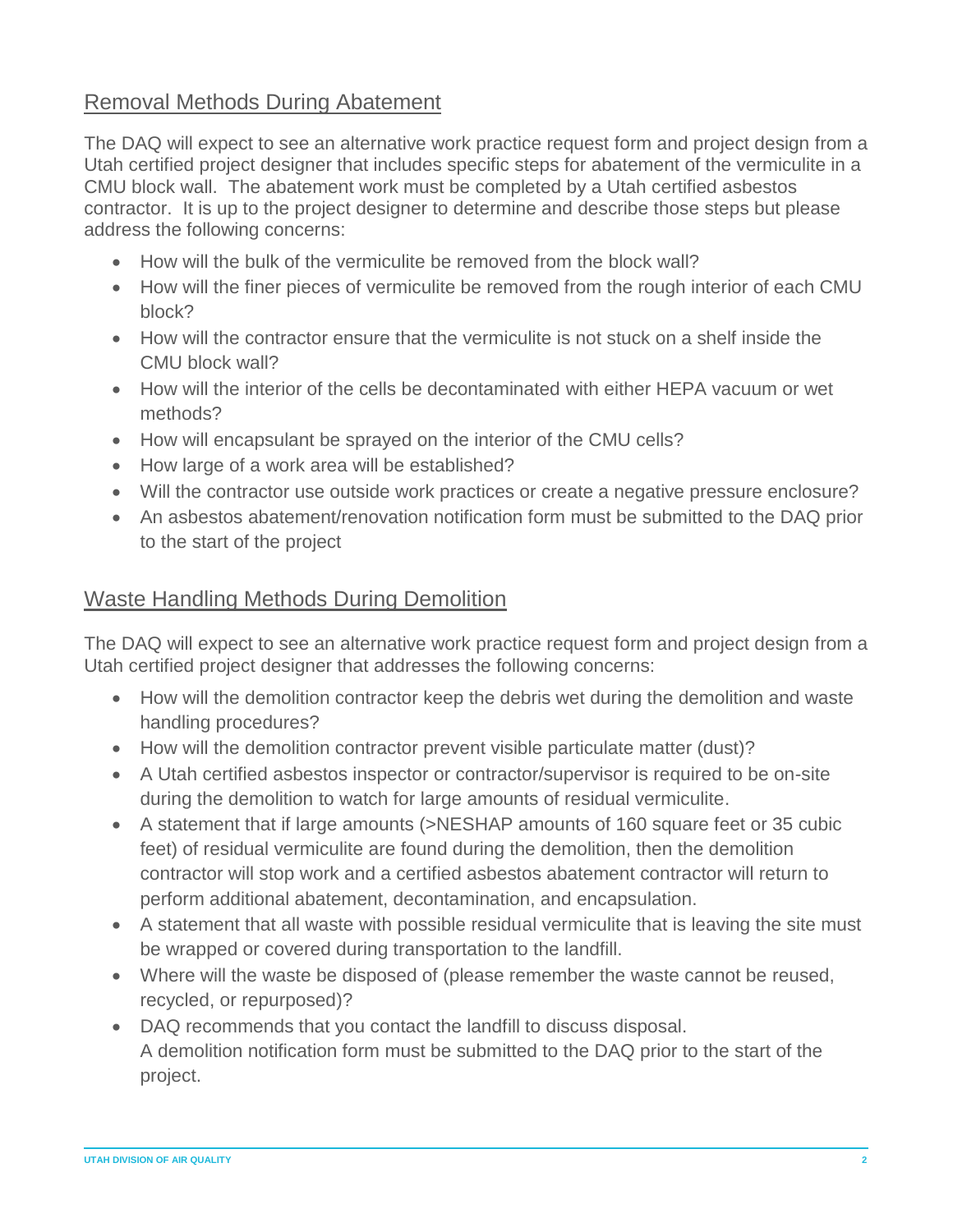## Area Air Sampling During the Asbestos Abatement and Demolition

The DAQ expects to see a plan for area air sampling included in the alternative work practice request form and project design. Area air sampling is required to be collected during the asbestos abatement and during the demolition. If a negative pressure enclosure is erected during abatement, then area air sampling is not required during the abatement. The DAQ has developed an area air sampling protocol to be used during the abatement and demolition. This protocol is found on the following page.

Thank you from the DAQ ATLAS team!

This document is meant to help facilitate compliance. This document and the opinions within are subject to change and may be amended in the future. Regulatory compliance is determined on a case-by-case basis.

DAQA-025-21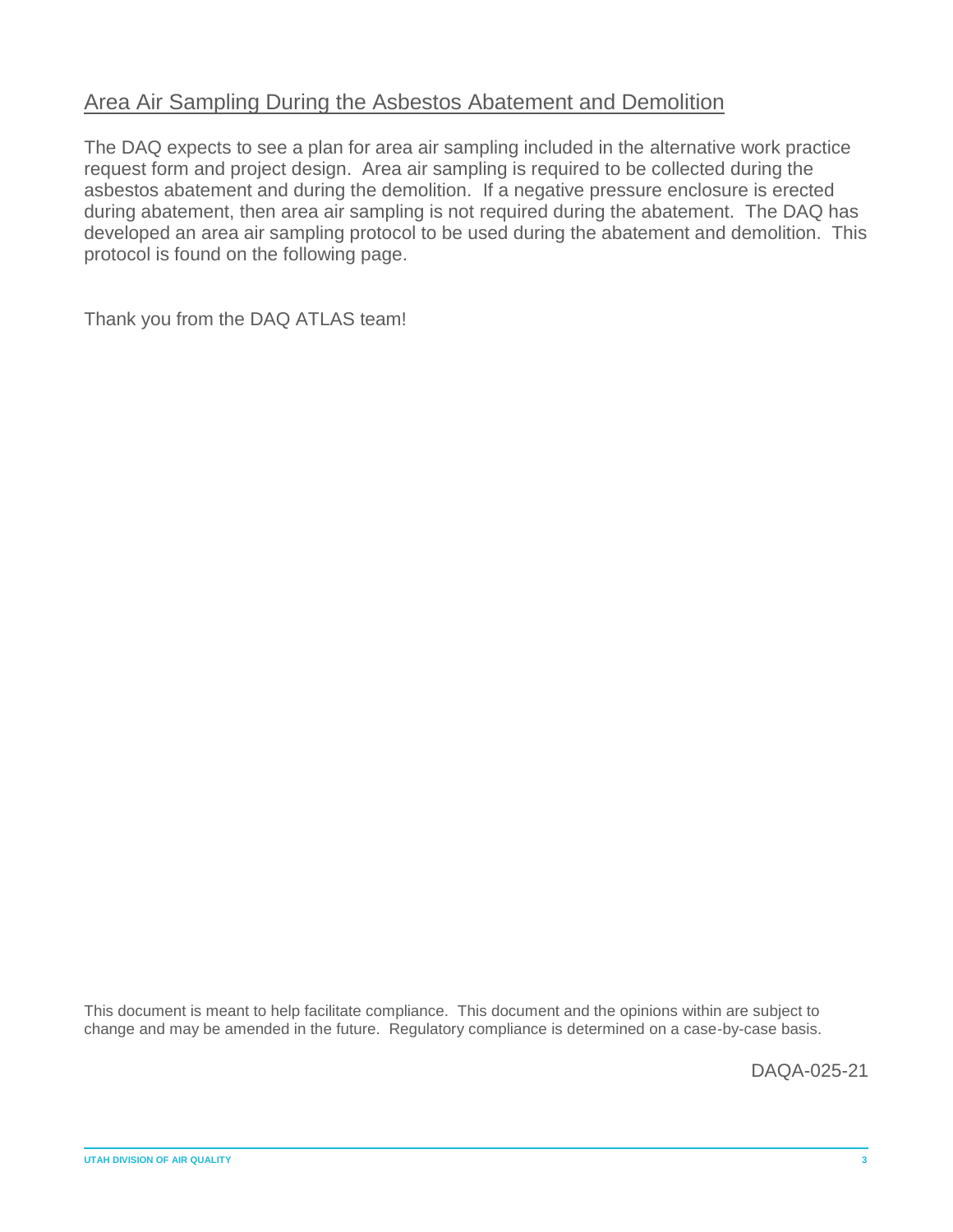## Loose-fill Vermiculite Alternative Work Practice Air Monitoring Protocol

The consultant will determine wind direction at the start of the project and on each additional day of the project. The consultant will set air sampling pumps in the upwind and downwind locations on each day of the project. A minimum of two additional sampling locations collected at ninety-degree angles to the upwind and downwind sampling sites and a sampling pump cassette on the demolition equipment (a total of five daily samples) must be collected. Additional sampling locations must also be collected to adequately capture visible emissions and/or dust from the abatement/renovation and demolition activities at any and all locations of the project site.

The demolition equipment sampling pump cassette will be located on the outside of the demolition equipment and on the front, articulating arm, or bucket side of the demolition equipment. The demolition equipment sample must be collected using a personal sampling pump calibrated to run at 2.0 liters per minute (LPM) +/- 0.2 LPM. The surrounding area air samples must be collected using high-volume sampling pumps calibrated to 4.0 LPM +/- 0.2 LPM. Area sampling pump cassettes shall be placed at breathing height, approximately 5 feet off the ground) and be oriented downward at approximately 45 degrees from the horizontal. Sampling pump cassettes shall be visually inspected at least every two hours or less for signs of overloading. If darkening of the filter is noted, a final calibration check will be made on the cassette and a new cassette calibrated for remaining portion of the shift.

Samples will be initially analyzed using phase contrast microscopy (PCM) and transmission electron microscopy (TEM) will be used, if necessary. All PCM samples will be sent 1-day delivery or hand carried to an accredited asbestos laboratory that is participating in a Quality Assurance Program (such as AIHA or an equivalent nationally-recognized interlaboratory comparison program) within 24-hours of sample collection on business days (defined as the time period between Monday at 12:00:00 AM to Friday at 11:59:59 PM excluding state or federal holidays). All PCM samples will be sent with requested analysis of 24-hours or less of receipt on business days by an accredited asbestos laboratory, as defined above. Electronic copies of all accredited asbestos laboratory analytical results, including chain-of-custody forms, will be sent to the Utah DAQ within 24-hours of receipt on business days.

If PCM sample fiber counts from the abatement/renovation or demolition site rise above 0.0075 fibers per cubic centimeter (f/cc), the consultant will submit all samples above 0.0075 f/cc for analysis by TEM. All TEM samples will be sent 1-day delivery or hand carried to the accredited asbestos laboratory within 48-hours of determining PCM sample analysis results above 0.0075 f/cc on business days. All samples will be sent with requested analysis of 24 hours or less of receipt by the accredited asbestos laboratory on business days. Electronic copies of all accredited asbestos laboratory results will be sent to the DAQ within 24-hours of receipt on business days.

If the first six TEM sample results are below the AHERA clearance criteria of 70 structures per square millimeter (S/mm<sup>2</sup>) based on a 1199 liter sample for a 25 mm cassette or on a 2799 liter sample for a 37 mm cassette, the consultant may propose to the DAQ raising the TEM analysis trigger level to the PCM accredited asbestos laboratory level of 0.010 f/cc. If the sample volume is less than 1199 liters, the AHERA clearance criteria of 70 S/mm<sup>2</sup> will be reduced proportionally. The AWPR applicant will submit all samples above 0.010 f/cc for